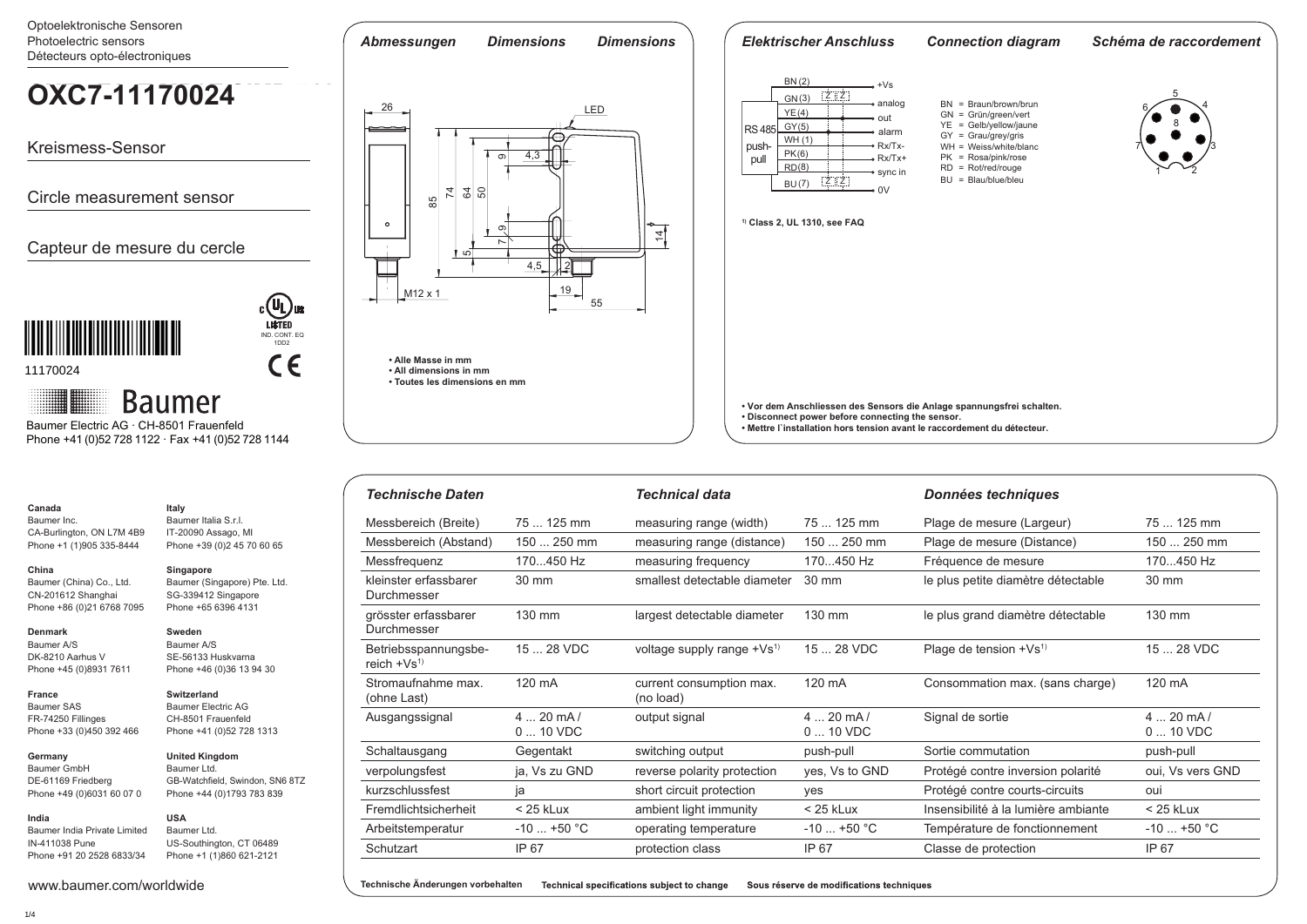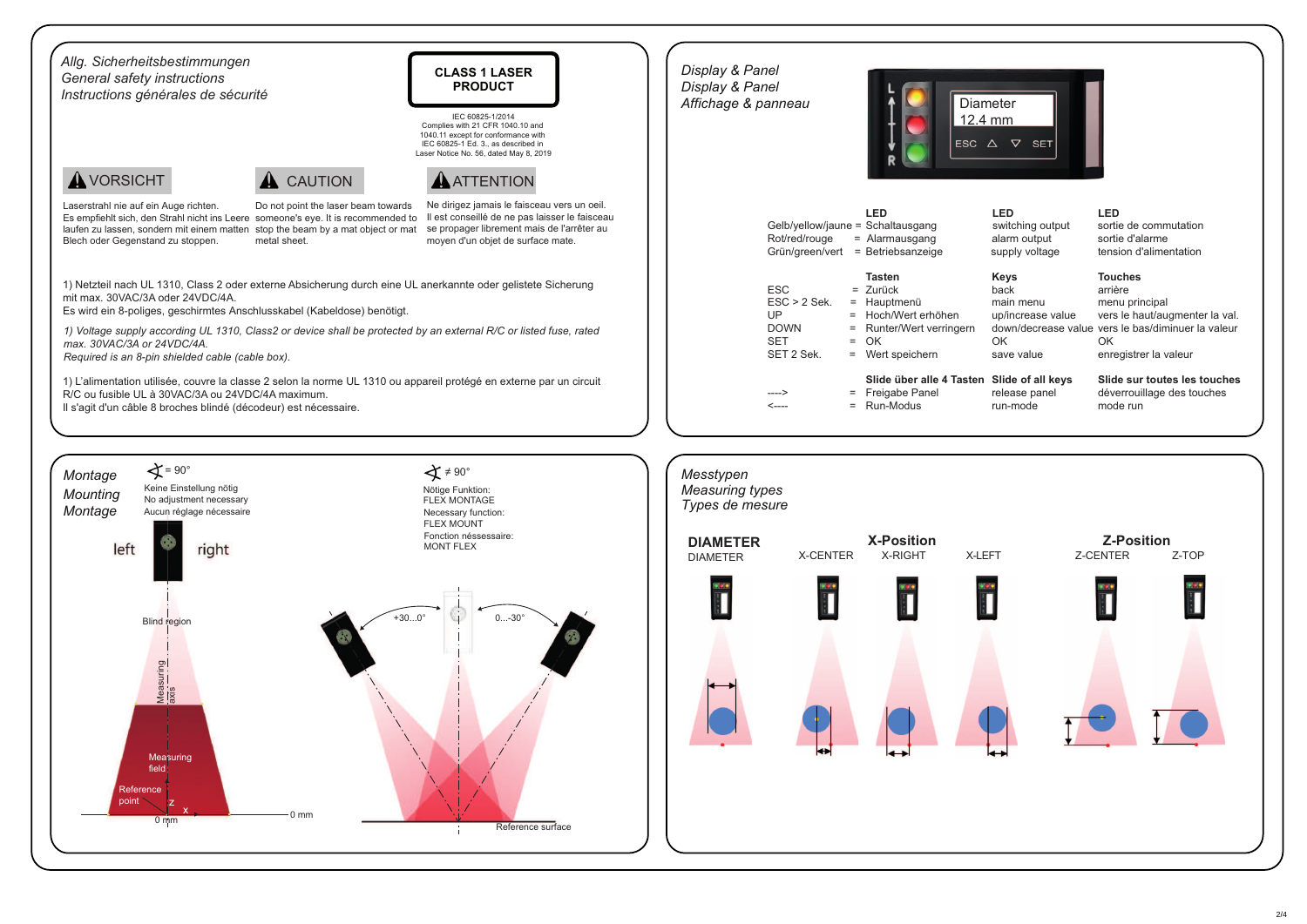*Funktionsbaum Function treeArbre de fonctions*

| <b>LIVE MONITOR</b>         | <b>CENTER</b>                          |                                          |
|-----------------------------|----------------------------------------|------------------------------------------|
|                             |                                        |                                          |
| <b>MEAS TYPE</b>            | <b>Diameter</b>                        |                                          |
|                             | X-Center                               |                                          |
|                             | Z-Center                               |                                          |
| $\triangle \nabla$          | X-Left                                 |                                          |
|                             | X-Right<br>Z-Top                       |                                          |
|                             |                                        |                                          |
| <b>FLEX MOUNT</b>           | <b>No</b>                              |                                          |
|                             | Yes                                    | <b>TEACH REF</b><br><b>THICKNESS REF</b> |
| $\wedge \nabla$             |                                        |                                          |
| <b>OBJECT</b>               | <b>Bright</b>                          |                                          |
| $\wedge \triangledown$      | Dark                                   |                                          |
|                             |                                        |                                          |
| <b>PRECISON</b>             | <b>Standard</b><br><b>High</b>         |                                          |
| $\wedge \nabla$             | <b>Very High</b>                       |                                          |
|                             |                                        |                                          |
| <b>FIELD OF VIEW</b>        | <b>AUTO</b>                            |                                          |
|                             | <b>LIMIT LEFT</b>                      | Value in mm                              |
|                             | <b>LIMIT RIGHT</b>                     | Value in mm                              |
| $\wedge \nabla$             | <b>HEIGHT</b>                          | Value in mm                              |
|                             | <b>OFFSET</b>                          | Value in mm                              |
|                             | Set max values                         |                                          |
|                             | <b>ANALOG OUT</b>                      |                                          |
| <b>ANALOG OUT</b>           |                                        | Current / Voltage                        |
|                             | <b>CHARACTERISTIC</b>                  | Pos. slope / Neg. slope<br>Value in mm   |
| $\triangle \nabla$          | <b>SCALE START</b><br><b>SCALE END</b> |                                          |
|                             |                                        | Value in mm                              |
|                             | Set max values                         |                                          |
| <b>DIGITAL OUT</b>          | <b>DIGITAL OUT</b>                     | Point / Window                           |
|                             | <b>SWITCH POINT</b>                    | Value in mm                              |
|                             | <b>WINDOW P1</b>                       | Value in mm                              |
| $\wedge \nabla$             | <b>WINDOW P2</b>                       | Value in mm                              |
|                             | <b>OUTPUT LEVEL</b>                    | Active high / Active low                 |
|                             | Set max values                         |                                          |
| <b>SYSTEM</b>               | RS485 BAUD                             | 38400                                    |
|                             |                                        | 57600                                    |
|                             |                                        | 115200                                   |
|                             | RS485 ADDR                             | number                                   |
|                             | <b>DISPLAY LIGHT</b>                   | OFF 5min                                 |
|                             |                                        | OFF 10min                                |
|                             |                                        | OFF 20min                                |
| $\triangle\, \triangledown$ | <b>SENSOR INFO</b>                     | Always ON<br><b>SENSOR TYPE</b>          |
|                             |                                        | <b>SERIAL NUM</b>                        |
|                             | <b>LANGUAGE</b>                        | English                                  |
|                             |                                        | Deutsch                                  |
|                             |                                        | Inglese                                  |
|                             |                                        | Français                                 |
|                             | <b>RESET</b>                           | <b>Factory set</b>                       |
| <b>SETTINGS</b>             |                                        |                                          |
|                             | <b>APPLY</b>                           | Setting 1<br>Setting 2                   |
|                             |                                        | Setting 3                                |
|                             | <b>STORE</b>                           | Setting 1                                |
|                             |                                        | Setting 2                                |
|                             |                                        | Setting 3                                |
|                             | <b>SHOW ACTIVE</b>                     | Values                                   |
|                             | <b>SHOW SETTING 1</b>                  | Values                                   |
|                             | <b>SHOW SETTING 2</b>                  | Values                                   |
|                             | <b>SHOW SETTING 3</b>                  | Values                                   |